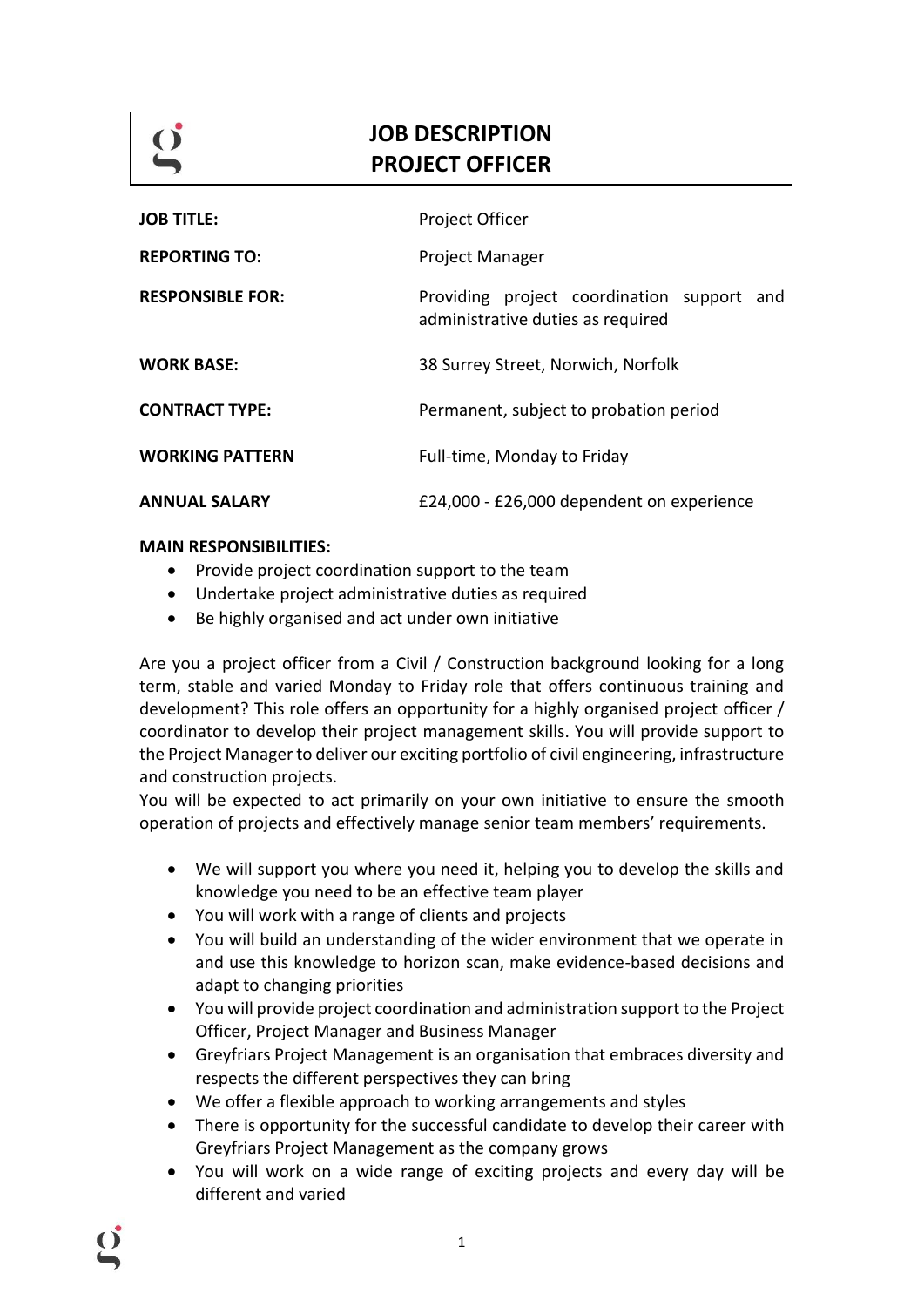## **JOB SPECIFICATION**

## **Project coordination**

- Monitor and communicate key deliverables and deadlines across projects
- Using programme management software, provide updates to programmes to advise Project Manager of latest delivery dates
- Update programme management documents and share with task owners for action and review
- Prepare and analyse reports regarding project progress and cost updates, for use by Project Managers at project review meetings
- Monitor project finances and use tools to communicate variances
- Control of project purchase orders to ensure that projects remain within latest forecast
- Record and produce accurate minutes for key business meetings as necessary
- Liaise with clients and project teams to ensure that actions recorded in meetings are completed or progressing to completion
- Maintain registers and records in relation to client construction deliveries
- Continuously improve and assist in ensuring all key performance indicators and other set objectives are exceeded where possible

## **Communications and external relations**

- Work closely with clients to support effective interaction and collaboration
- Respond to phone/email enquiries to/ from wide range of external parties etc
- Develop social media, web and marketing materials
- Provide professional advice and service to all clients and customers
- Nurture and develop relationships with key partners and individuals across the public and private sectors

## **Operation and delivery**

- Work effectively with others, internally and externally, to embrace opportunities and find innovative ways to overcome challenges while maintaining the effectiveness of operational delivery
- To assist in developing and improving processes and procedures relating to the management of the company's project portfolio and day-to-day operations
- Identify opportunities for business development and support the development of tender responses
- Act as ambassador for Greyfriars Project Management and its services
- Ensure activities are delivered to the highest standards

## **Administration**

- Maintain data/records so that information is readily available and easily accessible
- Prepare letters and documents and ensure reports are well presented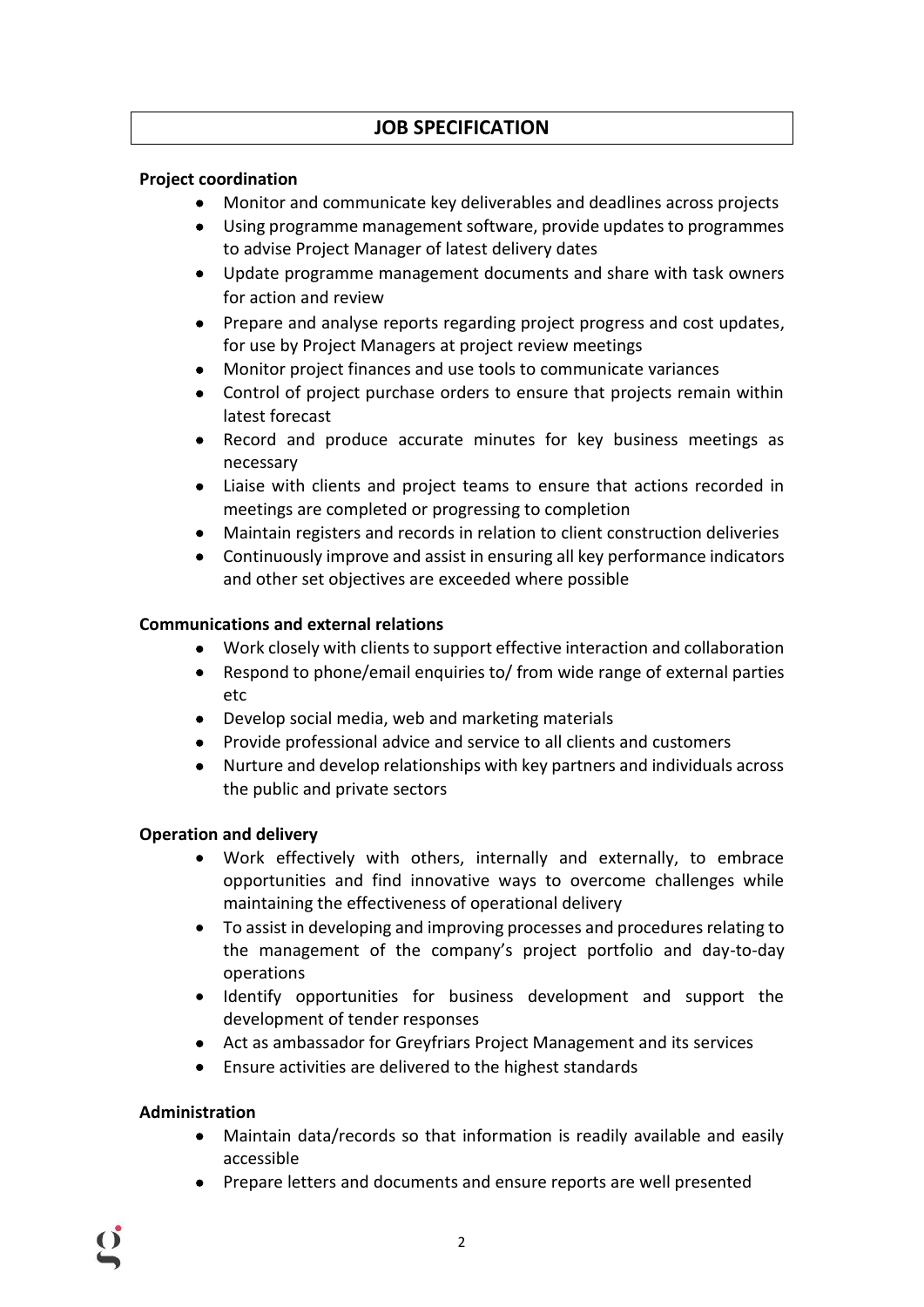- Be responsible for the management, organisation and filing of electronic and physical documents and records as appropriate
- Keep in touch with the team members when they are out of the office and report issues/ take actions for response as appropriate
- Be responsible for diary and itinerary management of senior team and preparation of meeting packs
- Arrange meetings and co-ordinate the booking of rooms, arrange travel, accommodation, hire vehicles and hospitality as required
- Provide office services such as reprographics, binding etc.

## **PERSON SPECIFICATION**

## **Experience**

- Educated to A level, NVQ Level 3 or equivalent (essential)
- 3 years' experience working in project management / coordination or administration (desirable)
- Previous experience in the engineering, construction industry or project environment (desirable)
- Qualification relevant to project management/coordination, administration or construction (desirable)
- Demonstrable evidence of project management experience (desirable)
- Live in commutable distance to Norwich (essential)

## **Competence, Knowledge & Skills**

- Good organisational skills (flexible/organised/methodical) (essential)
- Ability to communicate effectively with a wide range of people, verbally and in writing (essential)
- The ability to work as an integral part of a team contributing to team success, communications and a positive working environment (essential)
- Prioritise tasks by importance and deadline. Discern what is crucial from what is just urgent. Adjust priorities as situations change (essential)
- General administrative/secretarial knowledge, producing professional work as well as ability to adapt to new and changing systems (and possibly creating systems) - (essential)
- Competent use of Microsoft Office programs (Outlook, Word, Excel, PowerPoint, Project, etc.) (essential)
- Use of finance, project or programme management software (desirable)
- Previous team or business support experience (desirable)
- Sound knowledge and understanding of financial planning, budget monitoring and construction cost control (desirable)
- Local authority/public sector experience or understanding of the local government environment (desirable)
- General knowledge of engineering, construction or project management (desirable)
- Understanding of PRINCE2 standard or equivalent (desirable)
- Full driving licence and ability to make site visits at various locations (desirable)